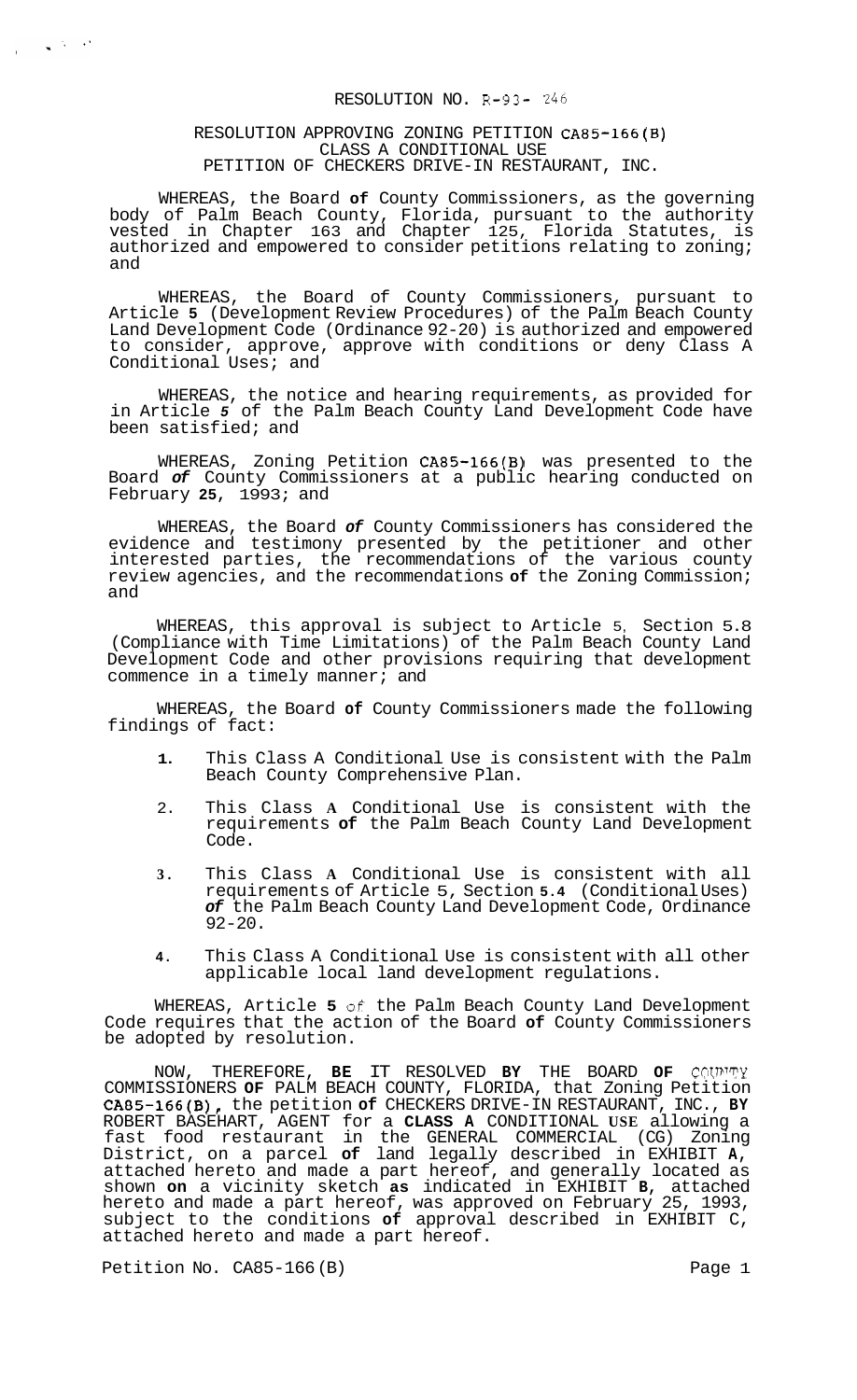Commissioner Aaronson moved for the approval of the Resolution.

The motion was seconded by Commissioner Foster and, upon<br>being put to a vote, the vote was as follows:

| Aye          |
|--------------|
| Aye          |
| $A\bar{v}_e$ |
| Absent       |
| Absent       |
| $A$ ye       |
| Absent       |
|              |

The Chair thereupon declared that the resolution was duly passed and adopted this 25th day of February, 1993.

APPROVED AS TO FORM AND LEGAL SUFFICIENCY

 $\zeta_{\rm c}$  for  $\zeta_{\rm c}$ 

 $\mathbf{A}$ 

 $BY:$ 

PALM BEACH COUNTY, FLORIDA BY ITS BOARD OF COUNTY amma<br>Linda<br>September<br>Gal COMMISSIONERS  $\frac{1}{2} \frac{1}{2} \frac{1}{2}$  $\mathcal{L}$ BY:  $411$  $\alpha$  ,  $\alpha$  ,  $\beta$ CLERK Communication of the Communication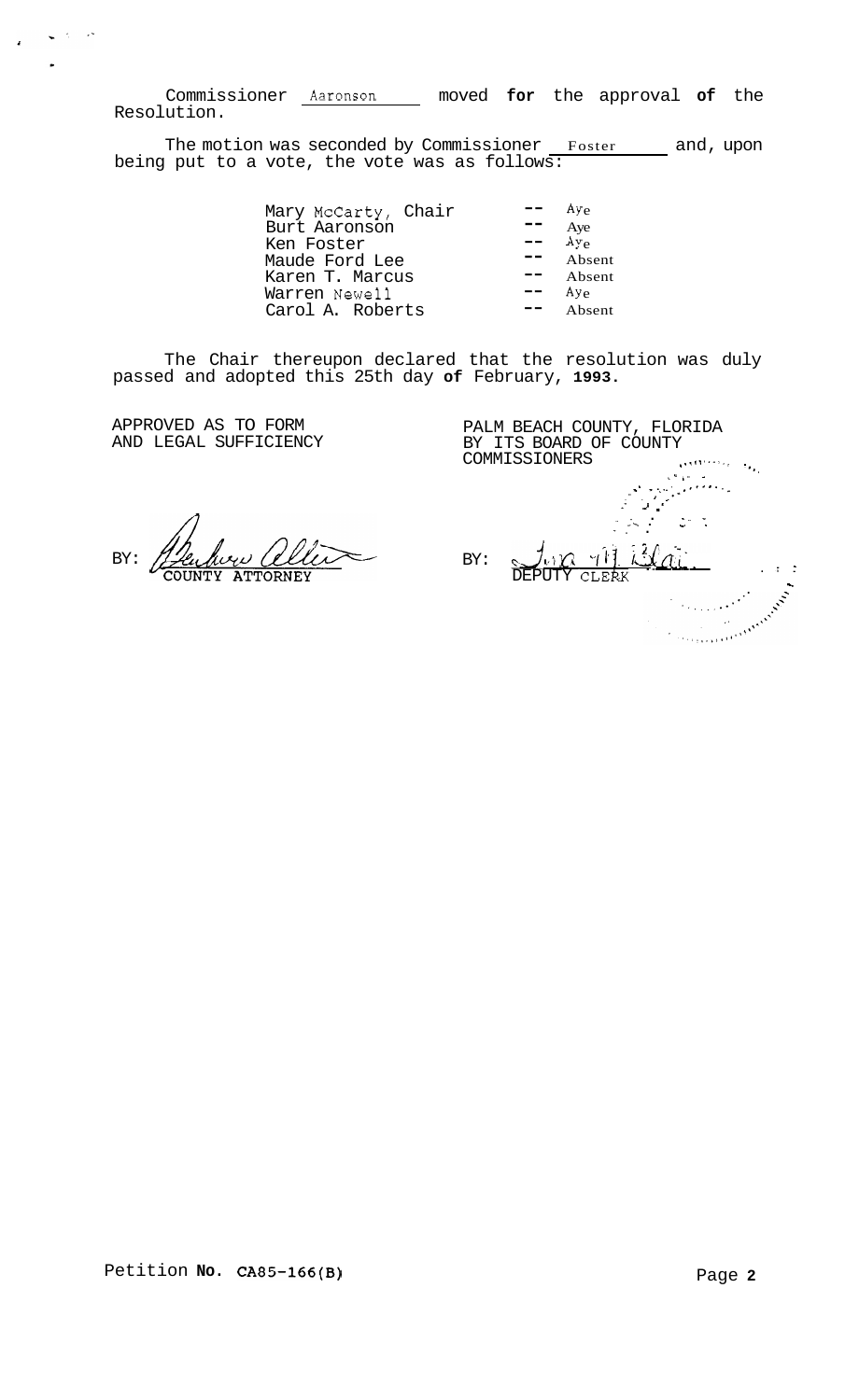#### EXHIBIT A

 $\sim 10^{-4}$ 

 $\ddot{\phantom{a}}$ 

#### LEGAL DESCRIPTION

BEGINNING AT THE SOUTHWEST CORNER OF THE WEST HALF OF THE SOUTHWEST QUARTER OF THE SOUTHEAST QUARTER OF THE SOUTHERN QUARTER OF SECTION<br>22, TOWNSHIP 44 SOUTH, RANGE 42 EAST, THENCE RUN NORTHERLY ALONG<br>THE WEST LINE OF SAID WEST HALF 80 FEET TO THE NORTHERN RIGHT-OF-WAY LINE OF LAKE WORTH ROAD, THE POINT OF BEGINNING; THENCE<br>EASTERLY ALONG THE RIGHT-OF-WAY OF LAKE WORTH ROAD A DISTANCE OF 100 FEET; THENCE NORTHERLY A DISTANCE OF 400 FEET; THENCE WESTERLY<br>A DISTANCE OF 100 FEET; THENCE SOUTHERLY A DISTANCE OF 400 FEET TO<br>THE POINT OF BEGINNING, LESS THE SOUTHERLY 20 FEET THEREOF FOR ADDITIONAL RIGHT-OF-WAY.

 $\mathcal{L}$ 

 $\sim$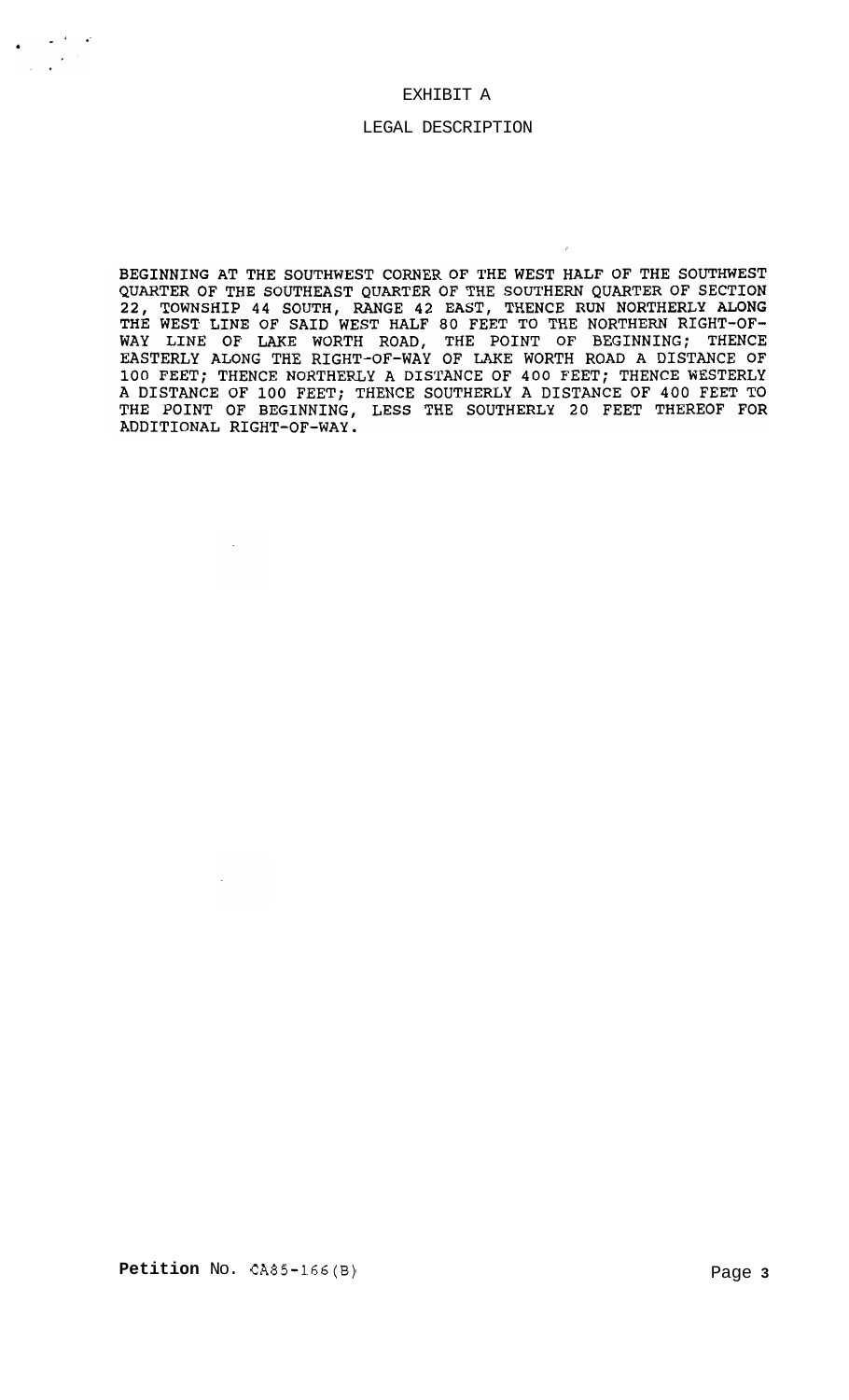### VICINITY SKETCH

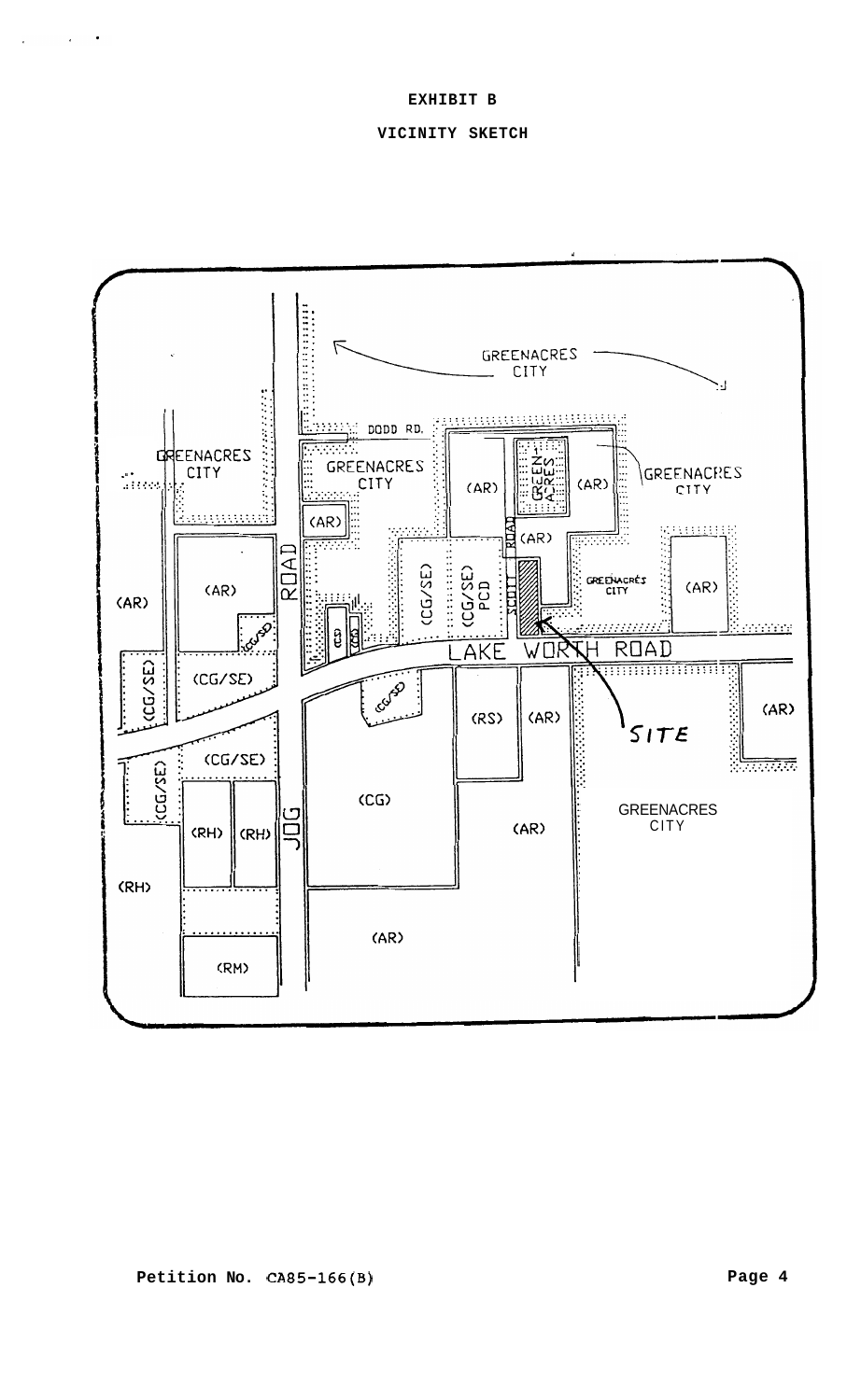# EXHIBIT C

# CONDITIONS **OF** APPROVAL

#### A. STANDARD CONDITIONS

1. Zoning Petition No. 85-166(A) is hereby extinguished and all conditions of approval contained within Resolution **R-** 89-1062 are hereby repealed. (ZONING)

#### B. ANNEXATION

1. The property owner shall voluntarily annex the suoject property into the City of Greenacres if requested **by** the City **of** Greenacres to annex the site into the munizipal limits **of** the city. (PLANNING)

### C. BUILDING AND SITE DESIGN

- 1. Total gross floor area shall be limited to a maximlm of 785 square feet. (ZONING-Building)
- **2.** All air conditioning and mechanical equipment shall be screened from view on all sides by a visually opaque barrier consistent with the color and character of the principle structure or equivalent landscape mat $\mathfrak s$ rial acceptable to the Zoning Division. (ZONING-Building)
- **3.** Prior to site plan certification by the Develo?ment Review Committee, the petitioner shall amend the site plan to indicate the following:
	- a. Suitable turning radii to accommodate vehicles exiting the western drive-through lane, subjezt **to**  Engineering approval;
	- b. suitable turning radii to accommodate vehicles exiting the ingress/egress drive to turn south onto Scott Avenue, subject to Engineering approval;
	- c. a bypass lane a minimum of twelve (12) feet wide, clearly designated and distinct from the queuing or stacking area or two way circulation;
	- d. incorporate all native vegetation required **110** be preserved;
	- e. all required landscaping around the dumpster, pursuant to Section 6.6 of the Palm Beach Csunty Land Development Code; and
	- f. the limits **of** the commercial zoning east **oj'** the subject property. (ZONING/ENGINEERING)

#### **D.** HEALTH

- 1. Generation and disposal of hazardous effluents into sanitary sewerage system shall be prohibited unless adequate pretreatment facilities approved by the Florida Department of Environmental Regulation (FDER) and Ajency responsible for sewage works are constructed and used by project tenants or owners generating such effluznts. (HEALTH-Code Enforcement)
- **2.** Sewer service is available to the property. Therefore,<br>no septic tank shall be permitted on the site. (HE\LTH) no septic tank shall be permitted on the site.
- **3.** Water service **is** available to the property. There€ore, no well shall be permitted on the site to provide pozable water. (HEALTH)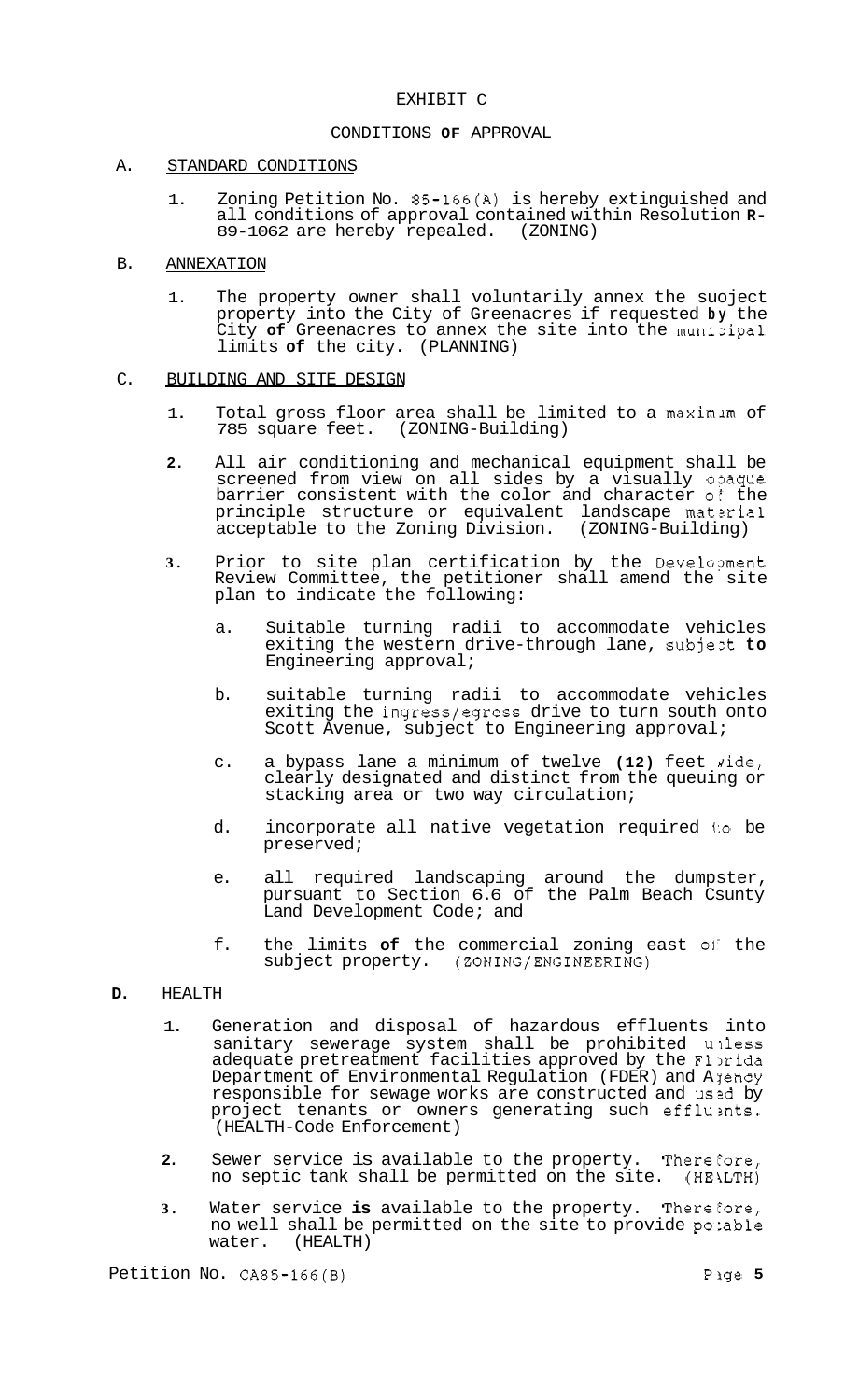# E. ENGINEERING

 $\frac{1}{2} \left( \frac{1}{2} \right) \left( \frac{1}{2} \right) = \frac{1}{2}$ 

- 1. The property owner shall obtain an onsite Drainage Permit from the Palm Beach County Engineering Department Permit section prior to the application for a building pe:rmit. (ENGINEERING-Building)
- 2. Property owner shall widen Scott Avenue to provide for two (2) ten **(10)** foot travel lanes from Lake Worth Road to the project's north property line. This construction shall be to local street standards and include an asphalt overlay on existing roadway within the construction<br>limits. Construction shall be concurrent with onsite Construction shall be concurrent with onsite paving and drainage improvements and shall be comp..eted prior to the issuance of a certificate of occupancy. (ENGINEERING)
- **3.** Prior to site plan certification, the petitioner :;hall enter into, and record in the public records, a road maintenance agreement for the maintenance and repa..r of Scott Road with the property owner *(s)* responsible for the maintenance of Scott Road, subject to approval **b**) the County Attorney. (ENGINEERING/COUNTY ATTORNEY)
- 4. Prior to site plan certification, the petitioner shall demonstrate the right to access the subject property from Scott Road. (ENGINEERING/COUNTY ATTORNEY)

### **F.** IRRIGATION QUALITY WATER

- 1. When irrigation quality water is available withir *500*  feet of the property, the petitioner shall connect  $t$  ; the system subject to permitting and/or requirements *0::* the Florida Department **of** Environmental Regulations alld/or the South Florida Water Management District. The cost for connection shall be borne by the property ouner. (UTILITIES)
- G. LANDSCAPING GENERAL
	- 1. Prior to site plan certification, the petitioner shall revise the landscape tabular data on the site plan to reflect conformance to minimum Landscape Code requirements and all landscape/vegetation preserviltion conditions of approval. (ZONING)
	- **2.** All trees required to be planted on site by this appnoval shall meet the following minimum standards at installation:
		- a. Tree height: fourteen (14) feet.
		- b. Trunk diameter: 3.5 inches measured 4.5 feet above grade.
		- c. Canopy diameter: seven (7) feet. Diameter shall be determined by the average canopy radius at **3**  points measured from the trunk to the outel-most branch tip. Each radius shall measure at leas': 3.5 feet in length. (ZONING) feet in length.
	- **3.** The perimeter of the retention area shall be 1andsc:aped with a minimum of twelve (12) native canopy trees and forty-eight **(48)** shrubs.

# **H.** LANDSCAPING ALONG THE NORTH AND EAST PROPERTY LINES (ADJACENT TO RESIDENTIAL AREAS)

1. The buffer along the north and east property lines, adjacent to all residentially zoned areas,  ${\tt shall}$  consist, at a minimum, of Alternative **3** of the Landscape Codc!, as shown on Exhibit 100, Petition No. CA85-166(B). (ZOIIING)

Petition No. CA85-166(B) Petition No. CA85-166(B)